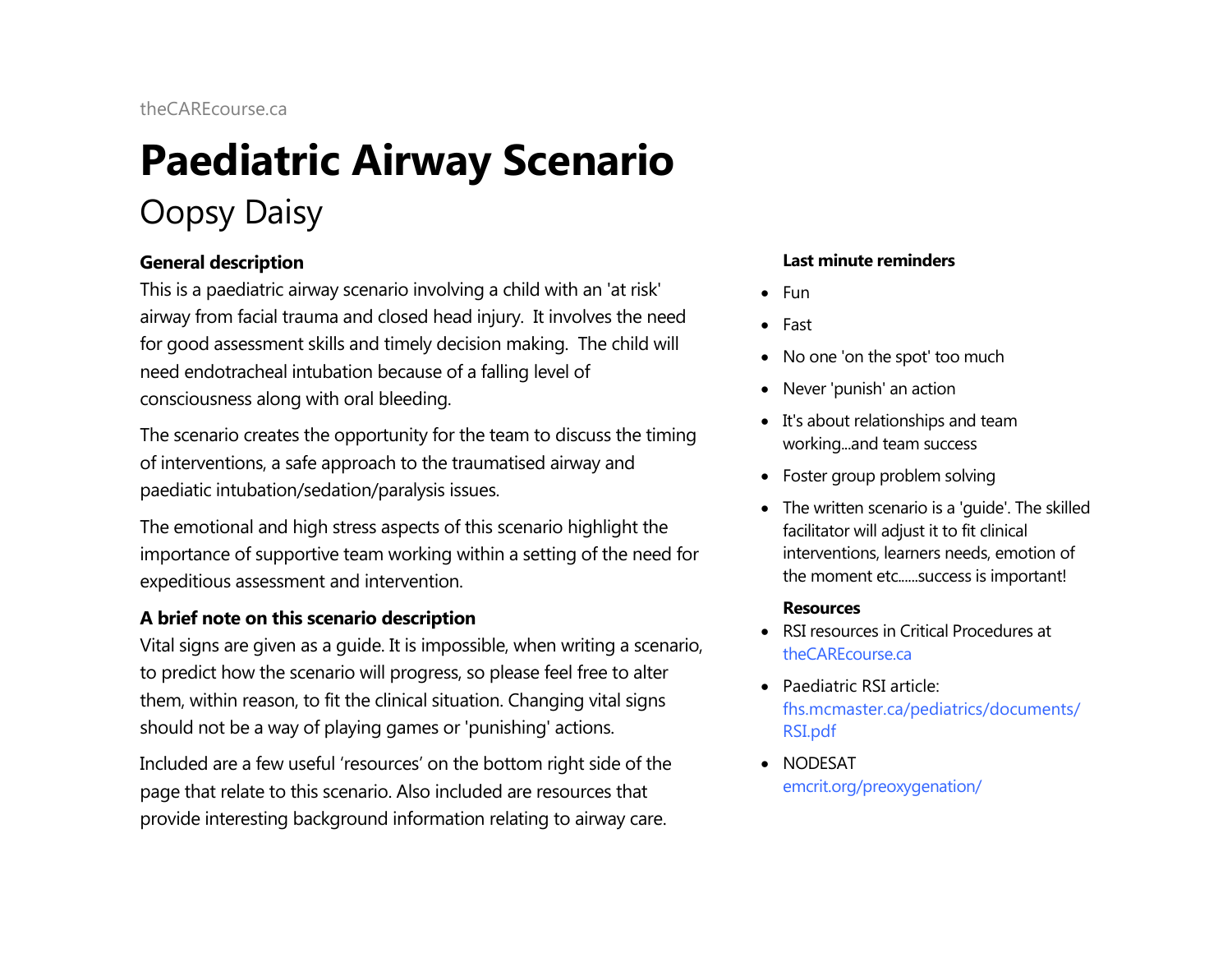# **Oopsy Daisy**

# **Background** (*read aloud at outset*)

# NAME—Oopsy Daisy.

An 8 year old child is brought in by the ambulance. She fell out of a tree that she was climbing with her older cousin. She is said to have hit a branch on the way down and landed at the base of the tree on soft forest ground. She was quiet for about 20 seconds and then started crying gently. The older child fetched an adult and the ambulance was called.

On arrival she is collared, supine on a clam-shell or spine board, the paramedic is suctioning her mouth because of bleeding and her repeated coughing. She is quiet but her eyes are open.

# **Initial Vitals**

|  |                                 |         |  | <b>Appears</b> HR 105 BP 106/58 RR 34 Temp 36.6 ax $O_2$ Sat 99% on $O_2$ |
|--|---------------------------------|---------|--|---------------------------------------------------------------------------|
|  | <b>E</b> yes 4 <b>V</b> erbal 3 | Motor 4 |  | Gluc $4.1$                                                                |

# **Additional History** (info given *if* participants ask)

| Symptoms /<br>Story               |                                                                                                 |
|-----------------------------------|-------------------------------------------------------------------------------------------------|
| "What's<br>going on?"             |                                                                                                 |
| <b>Allergies</b>                  | Not known                                                                                       |
| <b>Meds</b>                       | Nil                                                                                             |
| Past<br>Medical<br><b>History</b> | Unimmunised. Croup (not<br>needing admission) aged 2                                            |
| <b>Last Meal</b>                  | About 2 hours prior to<br>arrival. Carrot sticks and<br>hummusand left over<br>Halloween candy. |
| <b>Events</b>                     | As above                                                                                        |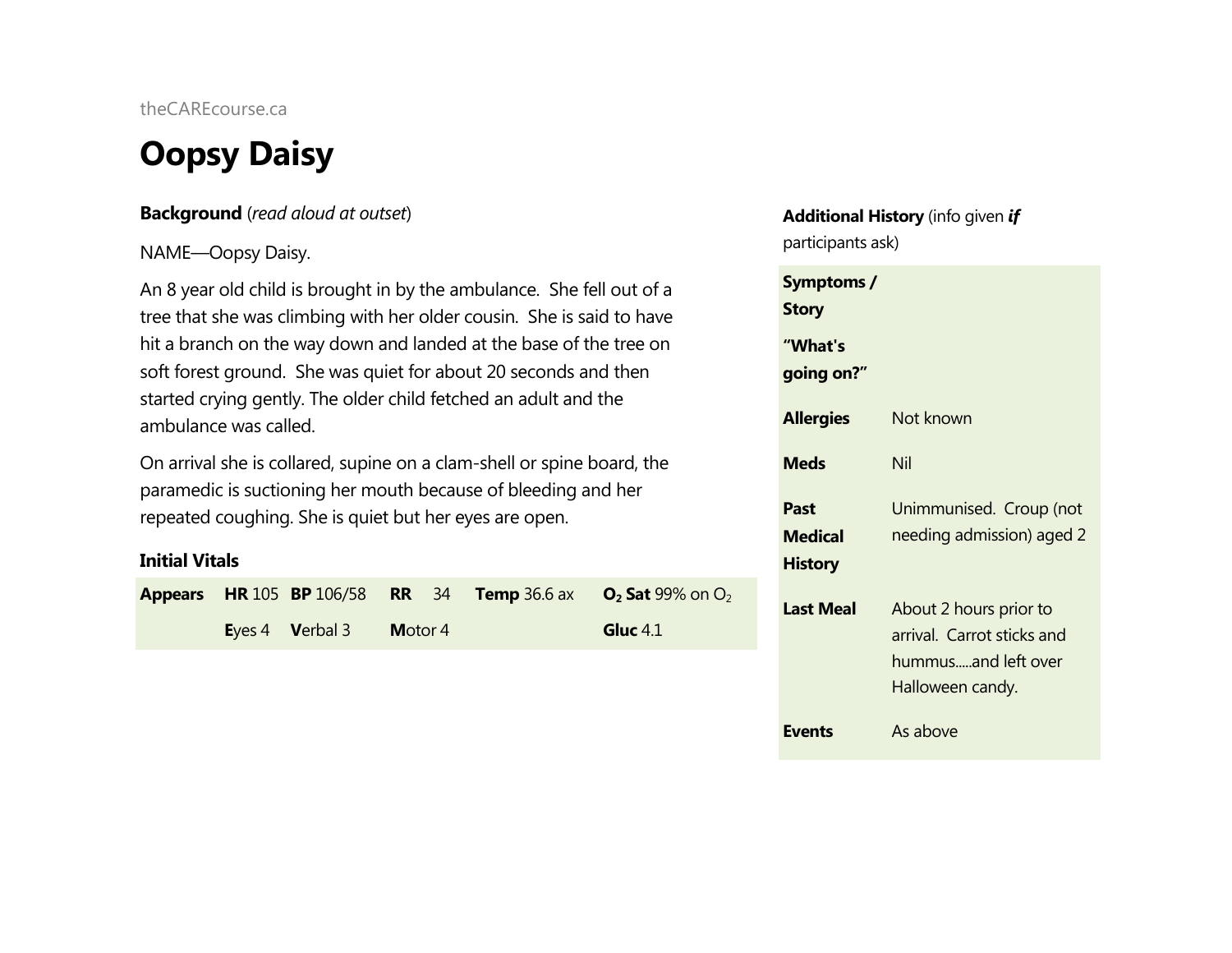# **Initial Assessment**

Parent present and distressed.

Laceration to bottom lip and cheek. 2 lower teeth missing.

Airway—'bubbly', secretions and blood.

Breathing—tachypnoea.

Circulation—as per vitals, hands and feet cool.

**Repeat Vitals** (at about 5 mins)

**Appears HR** 106 **BP** 104/56 **RR** 34 **Temp** 36.3 ax **O<sub>2</sub> Sat** 98% on O<sub>2</sub> **E**yes 2 **V**erbal 2 **M**otor 4 **Gluc** 4.4

**Repeat Vitals** (post-intubation)

|  |                                 |                  | <b>Appears HR 100 BP 102/54 RR – Temp 36.3 ax 02 Sat 100% on O2</b> |
|--|---------------------------------|------------------|---------------------------------------------------------------------|
|  | <b>E</b> yes – <b>V</b> erbal – | <b>Motor</b> $-$ | Gluc $4.1$                                                          |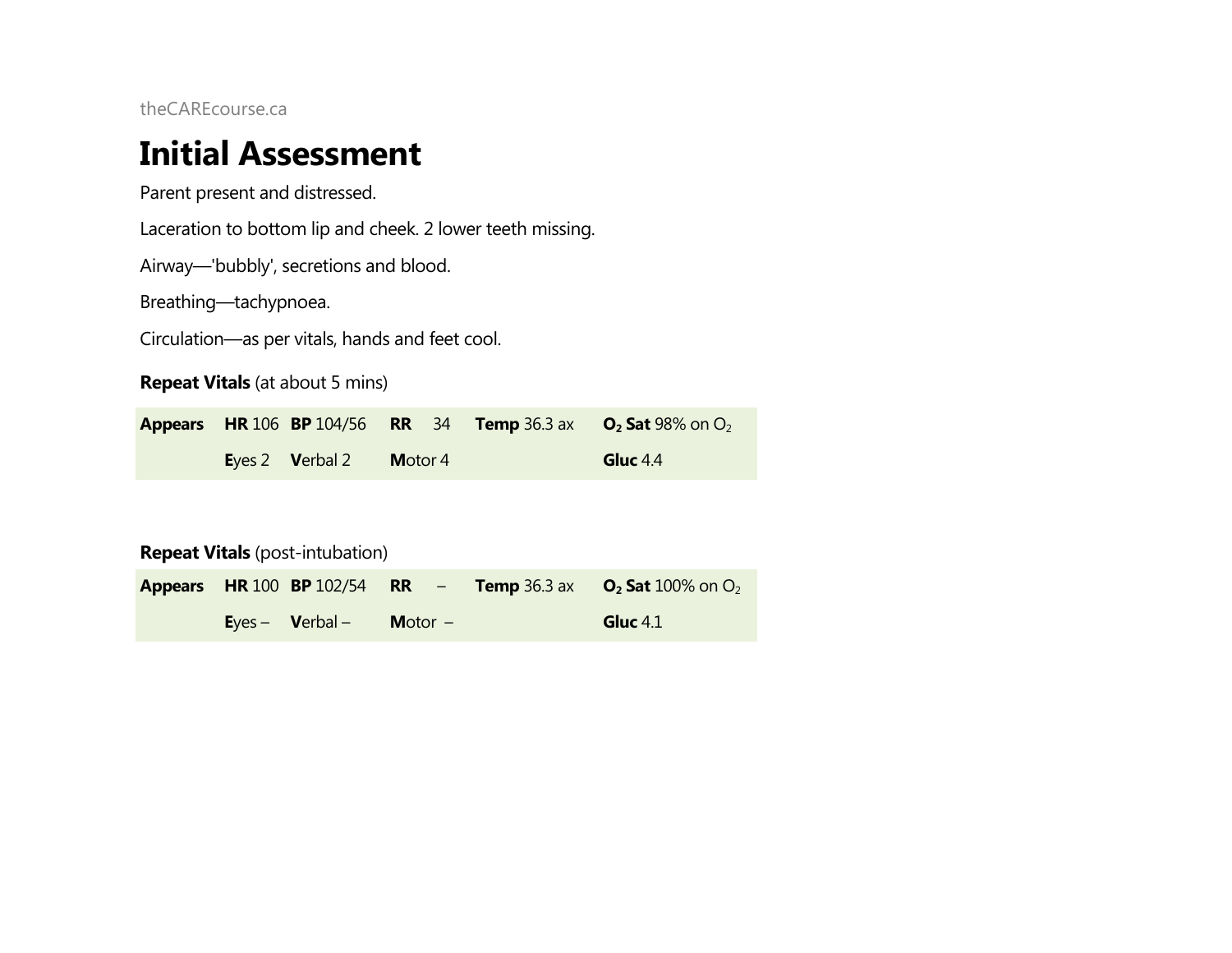# **Developments** (depending on management)

- 1. Lateral position / dependent airway position and/ or gentle suctioning may help with airway control.
- 2. Supporting ventilation with bag-valve-mask would be difficult because of the facial trauma.
- 3. Airway management will require sedation and paralysis and suction because of the oral bleeding.
- 4. Post intubation care (early recheck of vital signs, deal with hypotension, blood gases or ventilate to end-tidal  $CO<sub>2</sub>$ ).
- 5. Intubation success is important—assist the learner, if necessary, to ensure that success.
- 6. If intubation is achieved early, move on to monitoring, bagging technique (rate, volume, and *smooth*), ventilator use (if available) and transport considerations.
- 7. Can add an episode of post-intubation hypotension—use of pressors, fluids to rescue this.

**Repeat Vitals** (if running a post-intubation hypotension episode)



*These vitals can improve with the use of pressors and a fluid bolus.*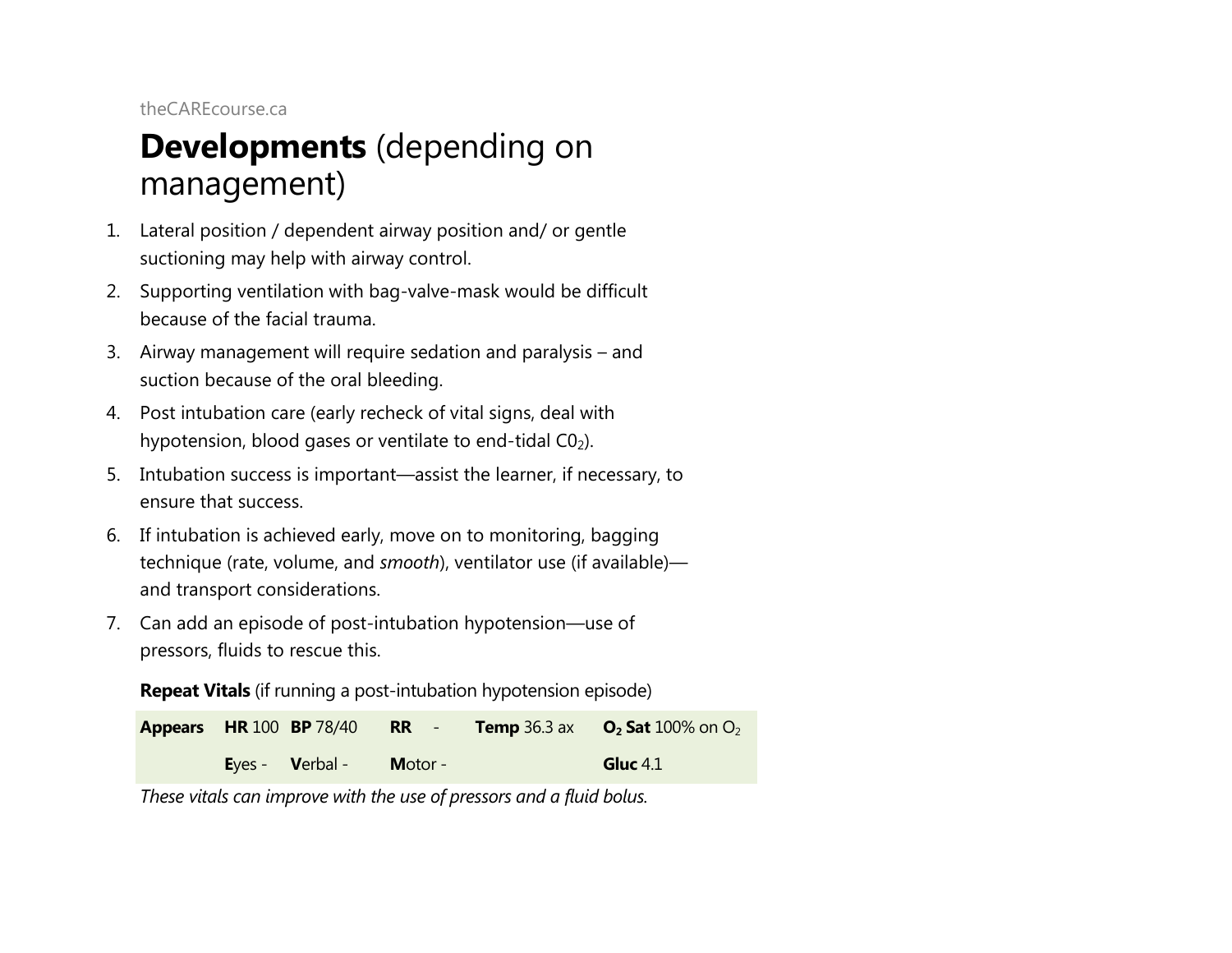# **Learning opportunities**

- 1. Management of the traumatised airway—sitting forwards often helps (difficult when there is the possibility of spinal injury)—or use of 'dependent' (self draining) lateral position.
- 2. Early decision making around controlling the airway.
- 3. Attention to pre-oxygenation—non-rebreather mask with reservoir bag—avoid positive pressure ventilation if possible (so as not to inflate the stomach)—gentle sedation (not in this scenario) may be needed to allow adequate pre-oxygenation.
- 4. Use of nasal cannulae for apnoeic oxygenation—'NODESAT'.
- 5. Discussion of cuffed vs uncuffed tubes (cuffed is best but can discuss using least pressure in cuff to achieve prevention of an air leak (to avoid pressure necrosis from the cuff).
- 6. Mitigating the three main risks of intubation—aspiration (suction, be ready to roll the patient)—can't intubate, can't ventilate (rescue airway tray, good pre-oxygenation)—hypotension (large bore IV, pre-drawn push-dose pressors).
- 7. Importance of avoiding/noticing post intubation hypotension in head injury (dramatic negative effect on outcomes from a single episode of hypotension in the head injured patient. Cycle the BP monitor as soon as possible after the tube is passed. Use of 'push dose pressors' pre-drawn up.

*(Continued on the next page.)*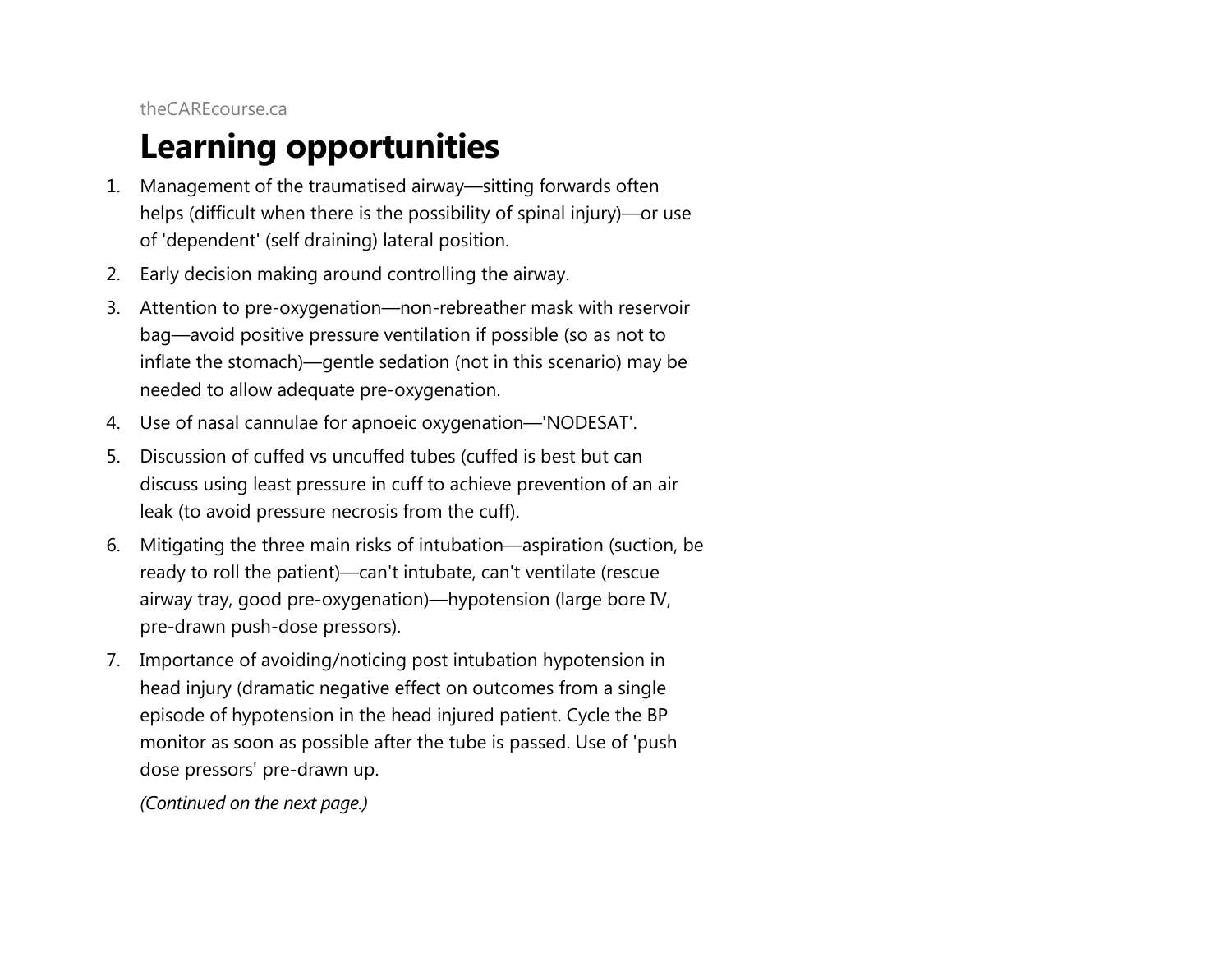# **Learning opportunities** *(continued from the previous page)*

- 8. Early need for maintenance sedation (rocuronium is a long acting paralytic, etomidate (if used) is a short acting (5-10 minutes) anaesthetic agent).
- 9. Pros (paralysis, less likely to extubate) and cons (masking of seizures) of maintenance paralytic.
- 10. Discussion around seizure prophylaxis in head injury.
- 11. Ventilator settings for this age/size child.
- 12. Team working in a stressful situation.
- 13. Team debrief.

# **Outcomes**

- Can be varied to suit participants.
- Good response from opening airway but this will need a definitive airway—intubation.
- Could vomit at the time of IV push of induction agent—need to roll to protect the airway.
- Can vary intubation—from uneventful, to unable to intubate, requiring a rescue airway (King airway / LMA)—easy intubation followed by hypotension, etc.
- A successful final outcome achieves best learning.